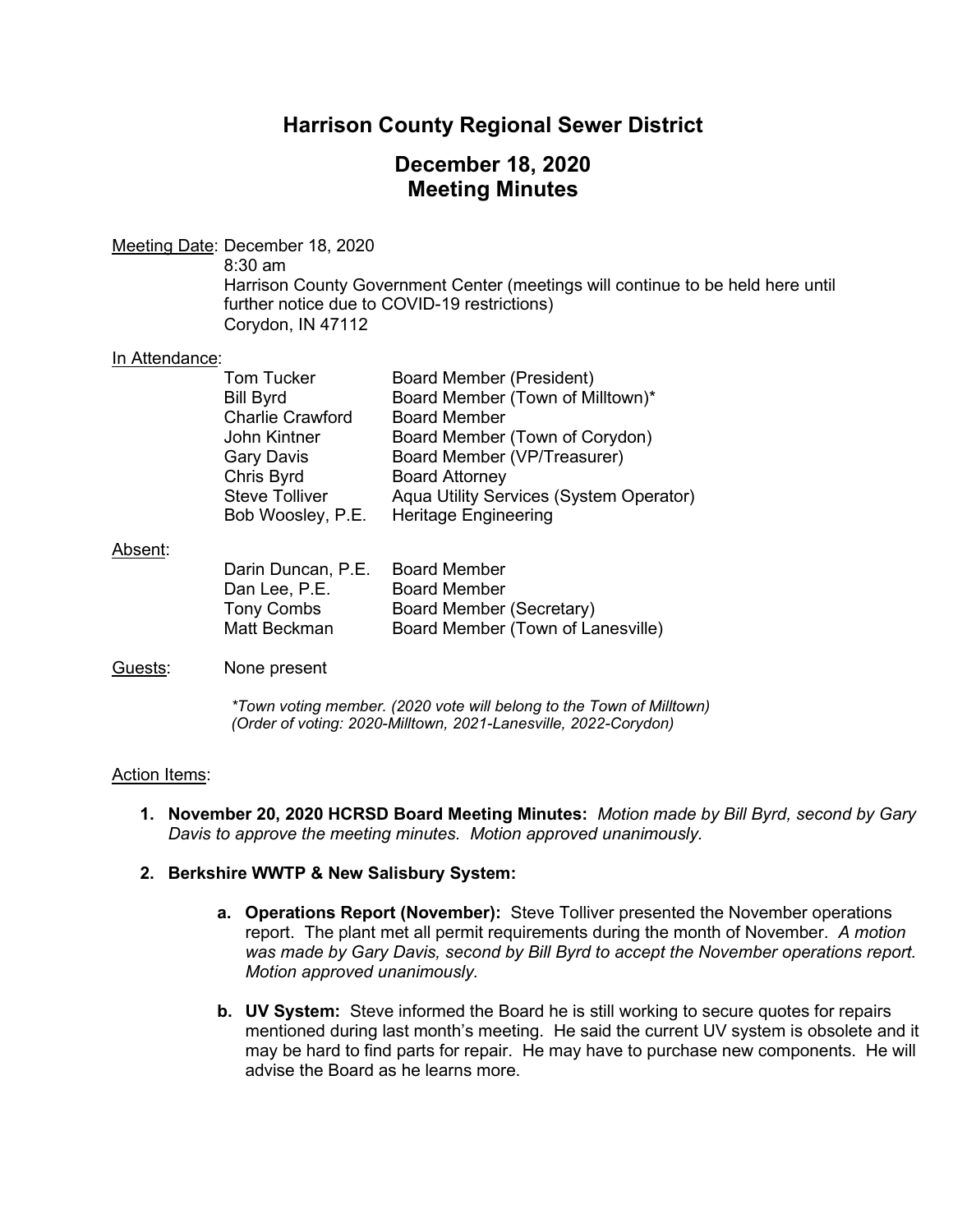- **c. Billing Software:** Steve advised the Board the current software he is using will not longer be supported by the vendor at the end of 2021. It will become obsolete and a new software or method of billing will need to be utilized. Steve is considering utilizing manual billings due to the low number of customers. He is investigating the options and cost and will report back to the Board at a future meeting.
- **d. Schmidt Lift Station:** Bob Woosley reported he is still working on a solution to the surface water drainage at the lift station that was discussed at last month's meeting.

### **3. Berkshire WWTP Expansion:**

### **a. Preliminary Engineering Report:**

- **1)** WWTP Expansion: Bob presented a draft of the PER to be submitted. Options remained the same as those discussed at the last meeting:
	- i. Expand existing plant by 60,000 GPD by adding a new 60,000 GPD package WWTP that would work in conjunction with the existing WWTP. Total capacity would increase to 120,000 GPD.
	- ii. Build new 120,000 GPD WWTP and convert existing plant into EQ tankage.
	- iii. Preferred option is to build a new 120,000 GPD WWTP.
- **2)** Budget:
	- i. WWTP Expansion: The preferred option of building a new 120k GPD WWTP has a budget of \$2.2M. This is an increase from last month's budget that was presented.
	- ii. MHP Collection System: A large portion of the private collection system needs to be lined to eliminate infiltration. Estimated cost is \$300k. The cost of this work is not included in the WWTP project budget. The District will meet with SSK Communities (owner of MHP) to discuss the next steps on having this work completed. Bob and Tom will schedule a meeting with SSK to discuss further.
- **3)** Funding:
	- i. The PER will be submitted this month to begin the process of qualifying for a State Revolving Fund (SRF) Loan. In addition, the District will approach the County for funding.
- **4)** Anticipated schedule:
	- i. Submit PER to SRF End of December
	- ii. PER Approval Feb 2021
	- iii. Plans/Specs Submitted June 2021
	- iv. Plans/Specs Approved July 2021
	- v. Advertise for Bidding July 2021
	- vi. Bid Opening **Aug 2021**
	- vii. Begin WWTP Construction Oct 2021
	- viii. End WWTP Construction June 2022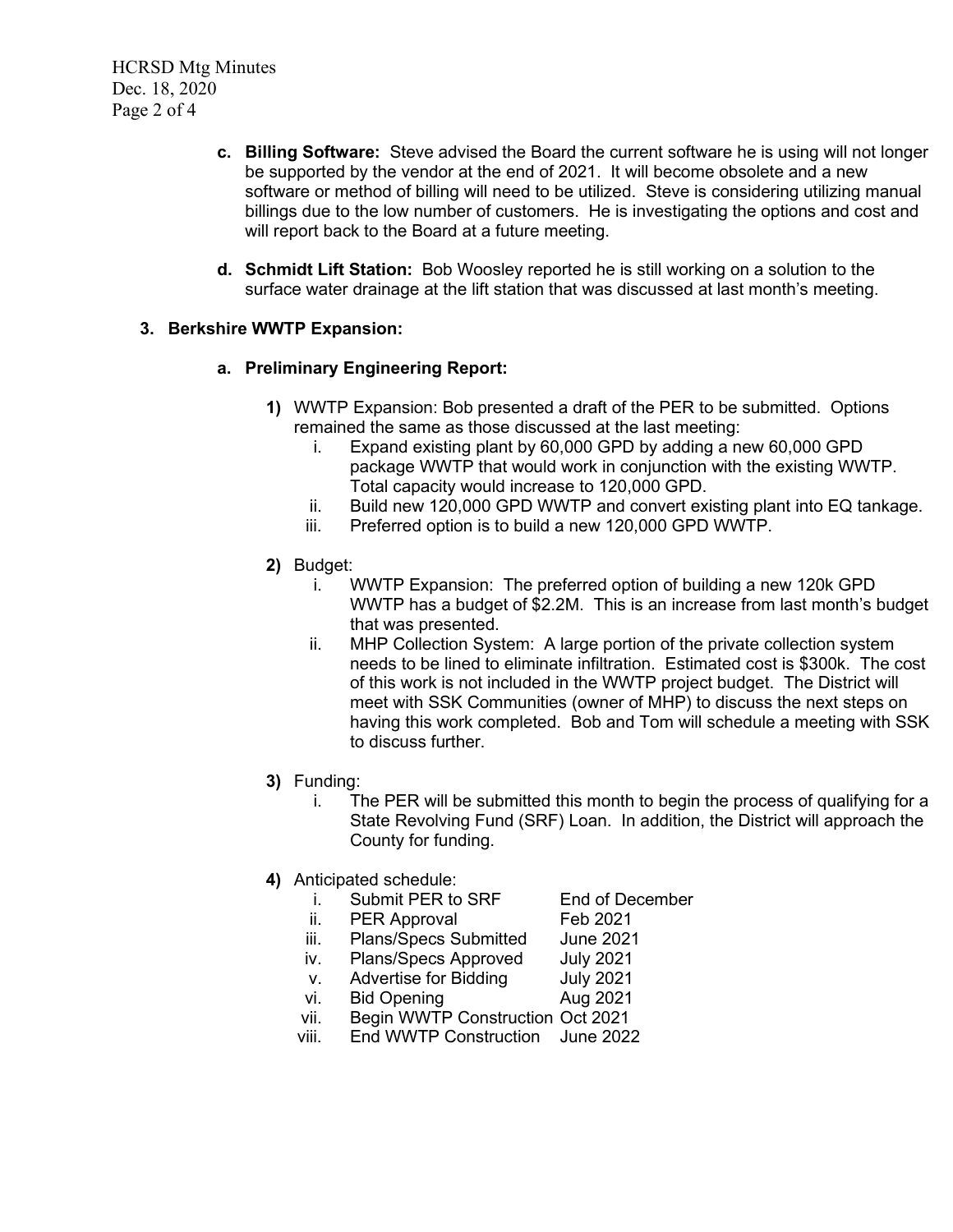HCRSD Mtg Minutes Dec. 18, 2020 Page 3 of 4

## **4. Corydon Agreement:**

- **a. Billing Agreement:** Tom Tucker reported this has been resolved. Corydon will bill the District based on water meter readings.
- **b. Resolution No. 2020-1 (Requesting Assignment of Sewer Service Agreement):** This resolution will assign the existing agreement between the County and the Town of Corydon to the District. *Motion made by Bill Byrd, second by Charlie Crawford to approve Resolution NO. 2020-01. Motion approved unanimously*. This Resolution will be presented to the Commissioner for approval at their next meeting on 12/21/20. Upon approval by the Commissioners it will be voted on for approval and final adoption by the Council at their meeting on 12/28/20.

## **5. Treasurers Report:**

- **a.** *Motion made by Bill Byrd, second by Charlie Crawford to approve the November Treasurer's Report. Motion approved unanimously.*
- **b.** *Motion made by Gary Davis, second by Charlie Crawford to pay the following claims. Motion approved unanimously.*

#### *District Checking Account:*

| i. Harrison REMC-WWTP electric service                                | \$1,555.78 |
|-----------------------------------------------------------------------|------------|
| ii. Duke Energy - lift station electric service                       | \$32.64    |
| iii. Town of Corydon - November sewer bills                           | \$7,623.13 |
| iv. Aqua Utility Services - WWTP Op., LS Maint., Misc. Maint.         | \$4,934.31 |
| v. Lanesville Utilities - November sewer bills                        | \$739.09   |
| vi. Dillman Chastain Byrd - various charges                           | \$600.00   |
| vii. Heritage Eng. - Retainer/web site host/WWTP Expansion \$6,997.00 |            |
|                                                                       |            |

### **6. Board Appointments:**

- **a. Council Appointments:** Both Council appointees' terms expire at the end of this year. Tom Tucker reached out to the Council to request both current appointees (Gary Davis and Dan Lee) be re-appointed. The Council will be making their appointments at their next meeting on 12/28/20. If Gary is not re-appointed discussion was held about making him a contract employee to allow him to continue to provide his Treasurer duties. This will be discussed further at the January meeting. It was noted that currently there are three individuals with check signing authority: Tom Tucker, Gary Davis, and Tony Combs.
- **b. Corydon:** John Kintner was not re-appointed. The Corydon Town Council appointed Scott Flickner to the Board. The District is awaiting official notification from the Town.
- **7. Engineering Support Services Contract:** *A motion was made by Charlie Crawford, second by Gary Davis to renew Heritage Engineering's contract for 2021. Motion approved unanimously.*